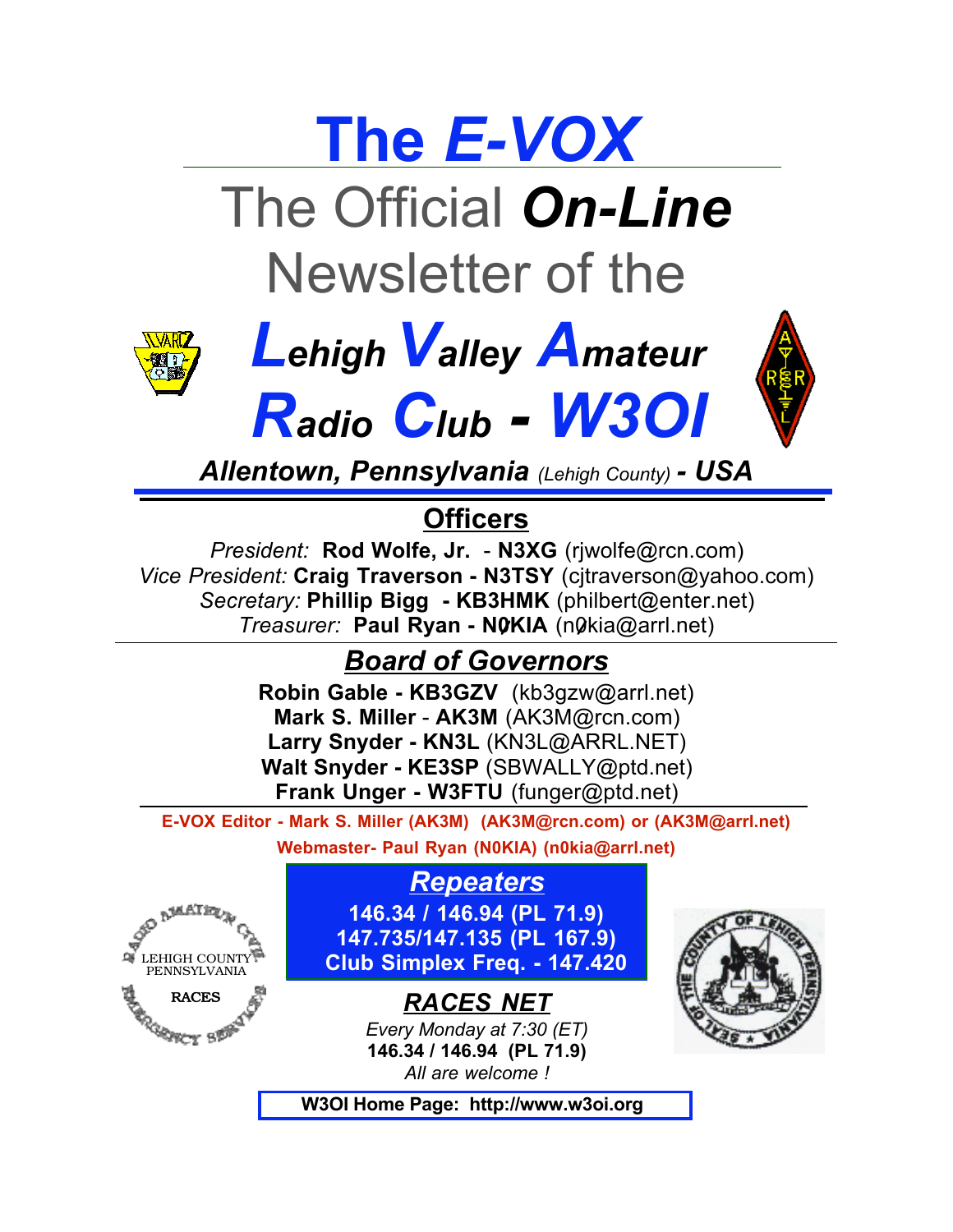# **September 2008 Contents**

|                                           | INFORMATIONAL<br>$\frac{1}{2}$ | page 3    |
|-------------------------------------------|--------------------------------|-----------|
| L.C. RACES Net Information  INFORMATIONAL |                                | page 3    |
|                                           |                                | pages 4-5 |
|                                           | INFORMATIONAL June             | page 6    |
|                                           |                                | page 7    |
|                                           |                                | page 8    |
|                                           |                                |           |
|                                           |                                | page 10   |
|                                           |                                | page 11   |
|                                           |                                |           |





Newsletter submissions can be sent to Mark (AK3M) at **AK3M@rcn.com**

Your submissions can be text and/or graphics.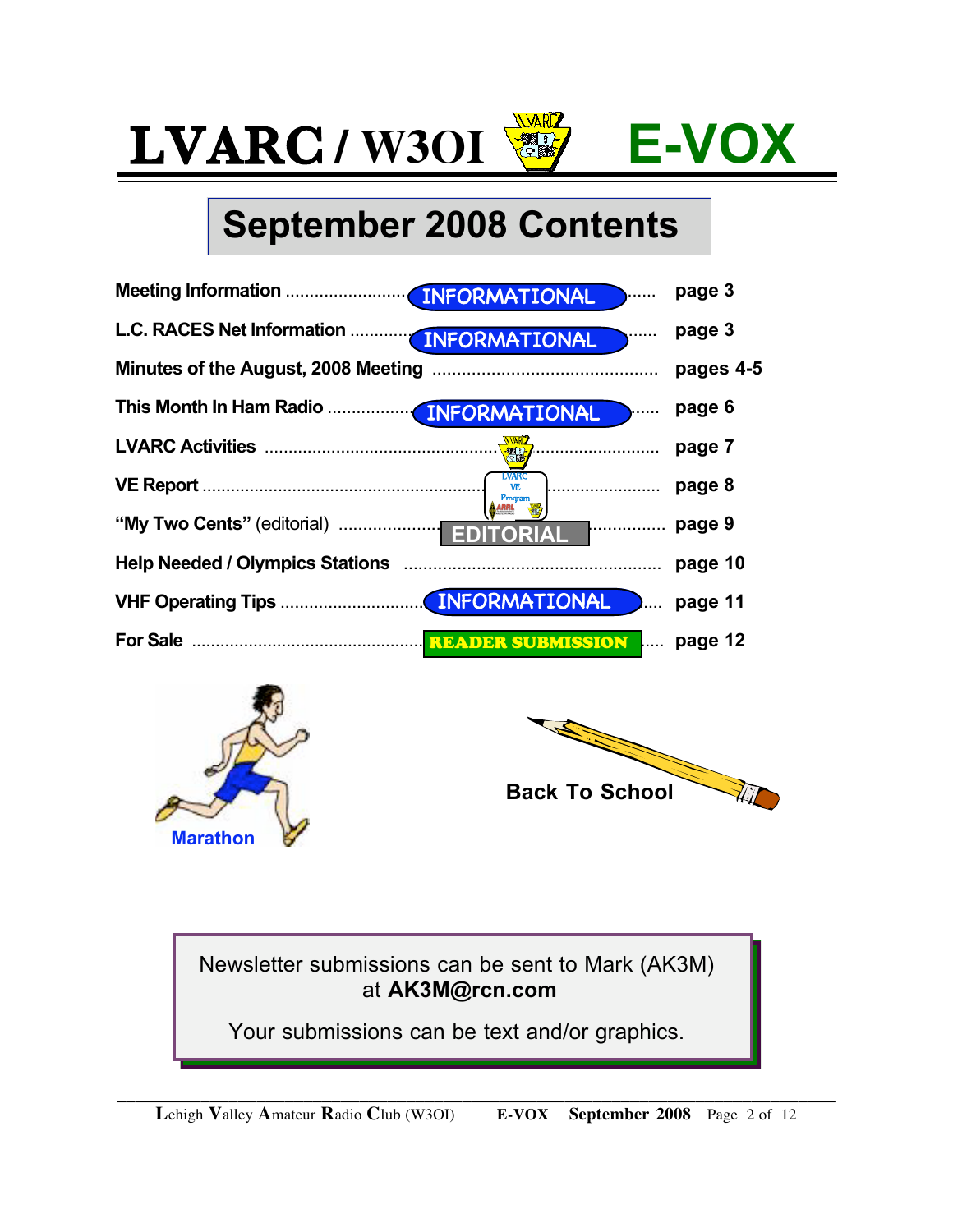

**The September, 2008 LVARC meeting will be held on September 2, 2008 at the Tri-Clover Fire Co. at 7:30 pm.**

Program: **"... Resistors, Capacitors and More"** Presenter**: Eric (AI3D)**



| <b>Monday Night RACES/ARES Check-In Summary - 2008</b> |
|--------------------------------------------------------|
|--------------------------------------------------------|

| <b>Month</b>                                                                             |     | Number of<br>Check-In's                       |                                                         | Number of<br><b>Nets</b>   |
|------------------------------------------------------------------------------------------|-----|-----------------------------------------------|---------------------------------------------------------|----------------------------|
| January<br><b>February</b><br><b>March</b><br><b>April</b><br><b>May</b><br>June<br>July | ADE | 145<br>198<br>197<br>140<br>100<br>170<br>116 | Lehigh County<br><b>CIVIL EMERGENCY</b><br>Pennsylvania | 4<br>5<br>5<br>4<br>3<br>5 |

*"Advice is what we ask for when we already know the answer but wish we didn't."* ----- Erica Jong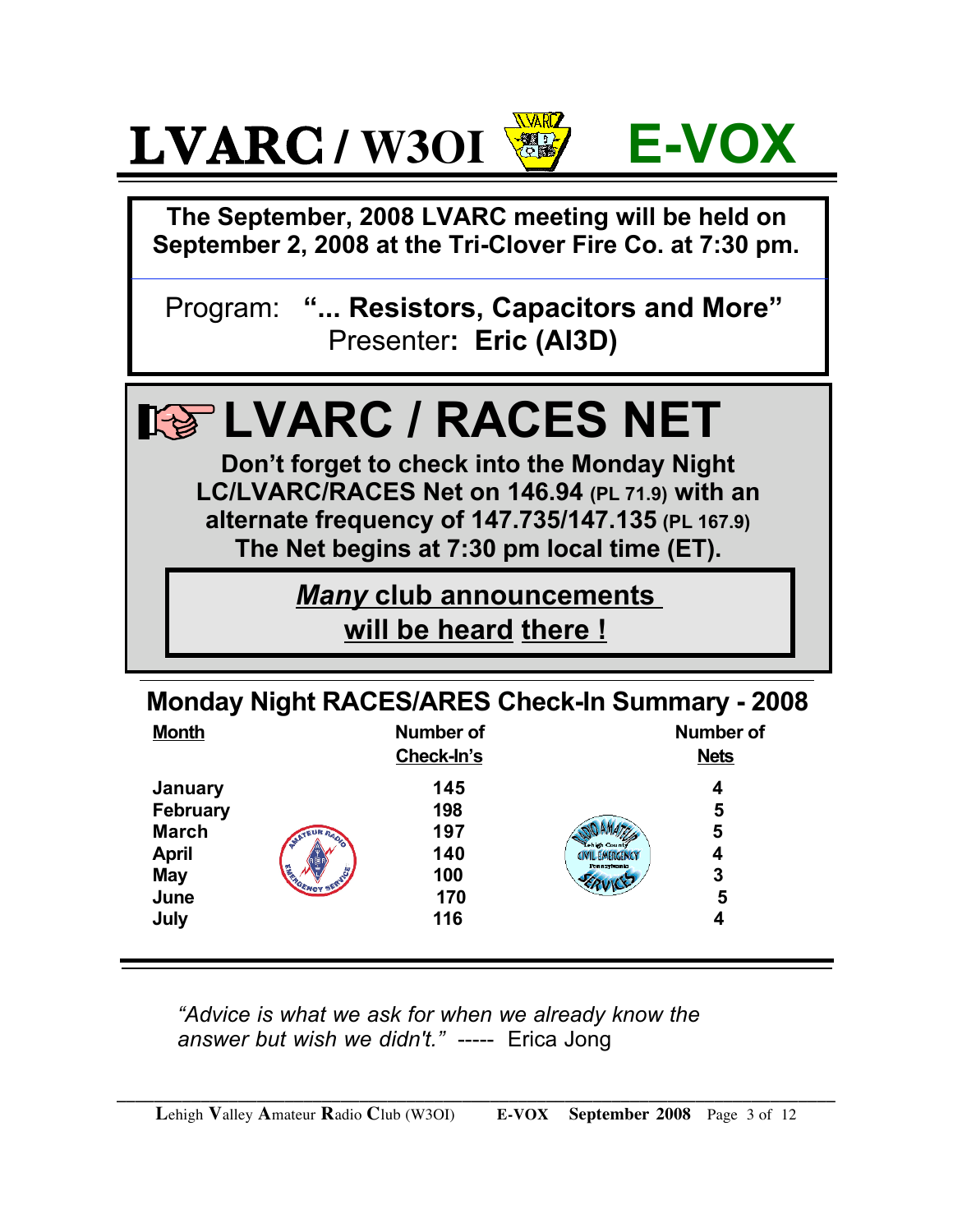#### **Minutes of the August 2, 2008 LVARC Meeting** Submitted by Phil (KB3HMK)

The meeting was called to order by President Wolfe at 1930 Hrs, (EST / EDST).

The meeting opened with the Pledge of Allegiance, then a moment of silence was observed for Silent Keys.

There was a total of 22 members in attendance, and the club was joined by 3 guests. The following Board Members were present at the meeting: Rod (N3XG), Phil (KB3HMK), Larry (KN3L), Robin (KB3GZV) and Walt (KE3SP).

Corrections Additions to the minutes: None noted Motion by: Bruce – KA3TIU Second by: Dave – W3AMC Carried (Y/N) Y

#### **Guests**: Jonathan Tobias – KB3QVF Charles Lear – K3IKJ Kristi Wagner – KB3QVG

**Treasurer's Report** (Rod – N3XG) Starting Balance: \$1816.89 Ending Balance: \$1869.36 Approved by: Brian – KW3K Second by: Walt – KE3SP Carried: (Y/N) Y

#### **Committee Reports:**

**Repeater**: During last week's net, the repeater was turned off to simulate a repeater failure. When it was attempted to turn the repeater back on by remote control, it didn't turn back on. This meant that someone would have to go up to the repeater site and turn it on manually. It was discovered that a cable was reversed. This is why it didn't work. The new 147.135 repeater will be installed this weekend. This means the repeater will be down from Thursday to Saturday. The D-Star repeater is working well.

**Program**: Phil reports that tonight's program is Rod (N3XG) and Brian (KW3K). There program is called "When all else fails". Next month is Eric (AI3D). His program is "What you need to know about resistors and capacitors, and more." As always, Phil is looking for programs. If you have a program you would like to do or have an idea for a program, contact him in any way possible.

**Volunteer Examiners:** No one tested for the month of July. The next test session will be 7 PM, August 15th at the Lehigh Valley Red Cross building.

**Field Day**: Rod submitted the report for Field Day. Pictures have also been posted on the website.

**Old Business:** Business cards still in the works. The chair of the by-law committee has asked for the 1st reading of changes to the by-law. By doing this change, it will help us get our 501c3. Rod did the 1st reading. It is as follows: Proposed Changes to Constitution and By-Laws:

#### AMEND the Constitution as follows:

"ARTICLE II, Purposes, Section 1. The purpose of this organization shall be to provide benefits of association of persons commonly interested in amateur radio; to participate in emergency management nets, drills and real world events; to educate the public in the benefits of amateur radio; to support local charitable and beneficial organizations with communication needs; to facilitate the exchange of information between members through technical forums; to provide technical training classes for any interested individuals; to promote amateur radio knowledge, fraternalism, and individual operating proficiency through regular monthly programs; to conduct club programs and activities as to advance the general interest, education and welfare of amateur radio in the greater Lehigh Valley area.

**\_\_\_\_\_\_\_\_\_\_\_\_\_\_\_\_\_\_\_\_\_\_\_\_\_\_\_\_\_\_\_\_\_\_\_\_\_\_\_\_\_\_\_\_\_\_\_\_\_\_\_\_\_\_\_\_\_\_\_\_\_\_\_\_\_\_\_\_\_\_\_\_\_\_\_\_\_**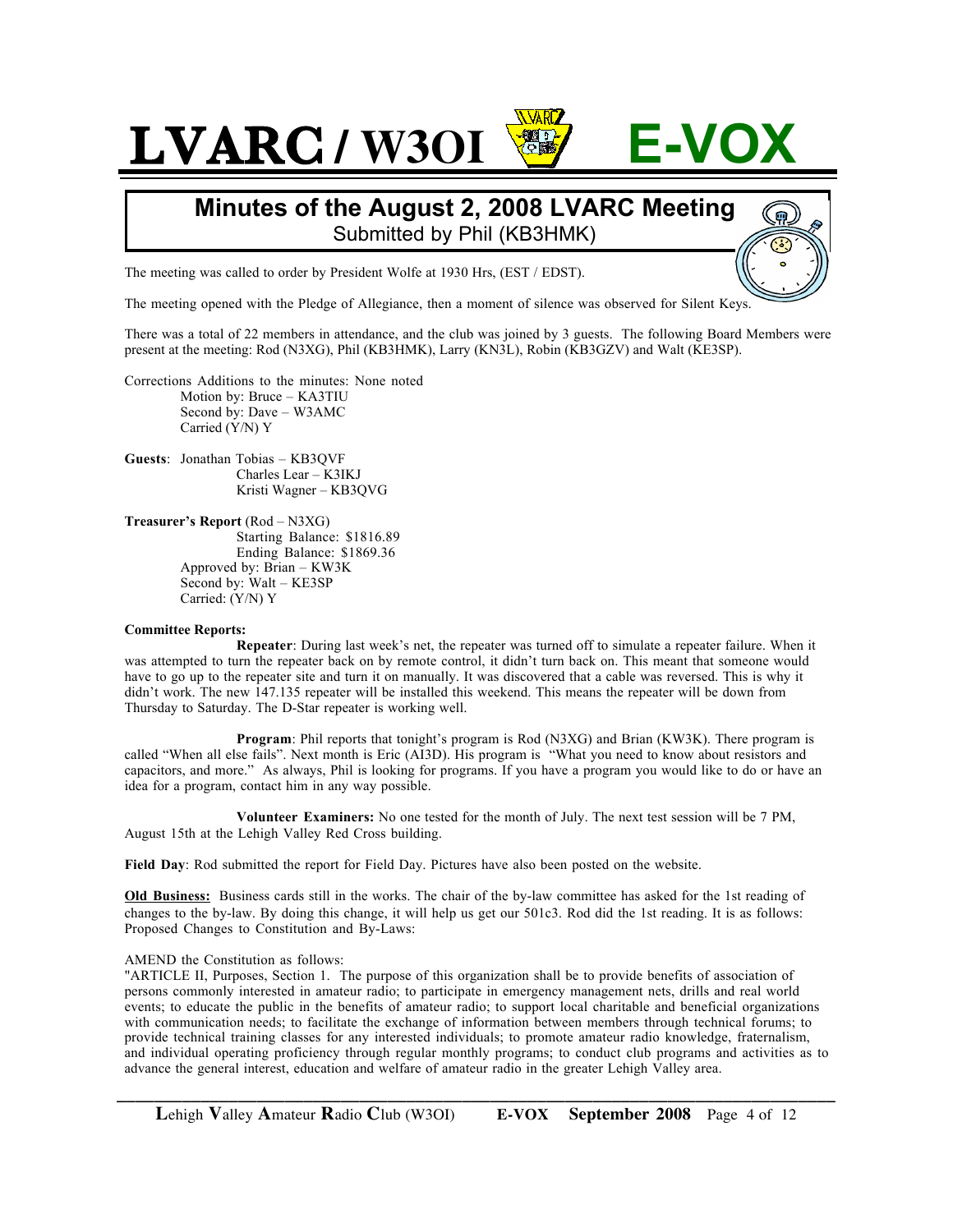#### ADD to Existing Constitution:

ARTICLE VII, Dissolution "Upon the dissolution of this organization, assets shall be distributed for one or more exempt purposes within the meaning of section  $501(c)(3)$  of the Internal Revenue Code, or corresponding section of any future federal tax code, or shall be distributed to the federal government, or to a state or local government, for a public purpose."

#### ADMINISTRATIVE CHANGES to By-LAWS

RENAME ARTICLE III Committees to ARTICLE III Duties to correctly reflect its purpose, and then REMOVE:

Section 1. The President, subject to the approval of the Board of Governors, shall annually appoint such standing or special committees or subcommittees as may be required by the By-Laws or as he may find necessary. which is a duplicate of existing Section 7.

After removal, RENUMBER existing Section 2 through 7 to be Section 1 through 6.

In new ARTICLE III, Section 6 correct mislabeled subsection 0. Special Committees to be K. Special Committees and REFORMAT entire document to correct alignment.

Perform numerous typographical, punctuation and usage changes as needed.

End of Proposed Changes

By doing this change, we will be able to help a local fire co. sell raffle tickets.

The Lehigh Valley Marathon is on September 7. Mark (AK3M) is still looking for help.

**New Business:** Don W3DLH) has made 3 meeting and is now a full member. Two member applications were read. The names and motion is listed in the new members section of the minutes. Brian (KW3K) is now the official Skywarn coordinator for Lehigh and Northampton Counties. Congratulations to Brian.

**Good of Order**: The Virginia Beach and Massachusetts hamfest is coming up. So the members know, the 443.350 repeater is tied in with the 443.375 repeater. This will help if anything is on up north. It will also help with the weather nets that might be going on.

Sick Report: If anyone knows of a member in the hospital or not feeling well, please let Rod (N3XG) know.

New Members: Jonathan Tobias – KB3QVF Michael Epting – KB3RHZ Motion by: Brian – KW3K Second by: Bruce – KA3TIU Carried (Y/N) Y

The LVARC Monthly Business Meeting Closed at 2002 hrs, EST. Motion by: Larry – KN3L Second by: Bruce – KA3TIU In favor:

Respectfully Submitted de KB3HMK, Secretary.

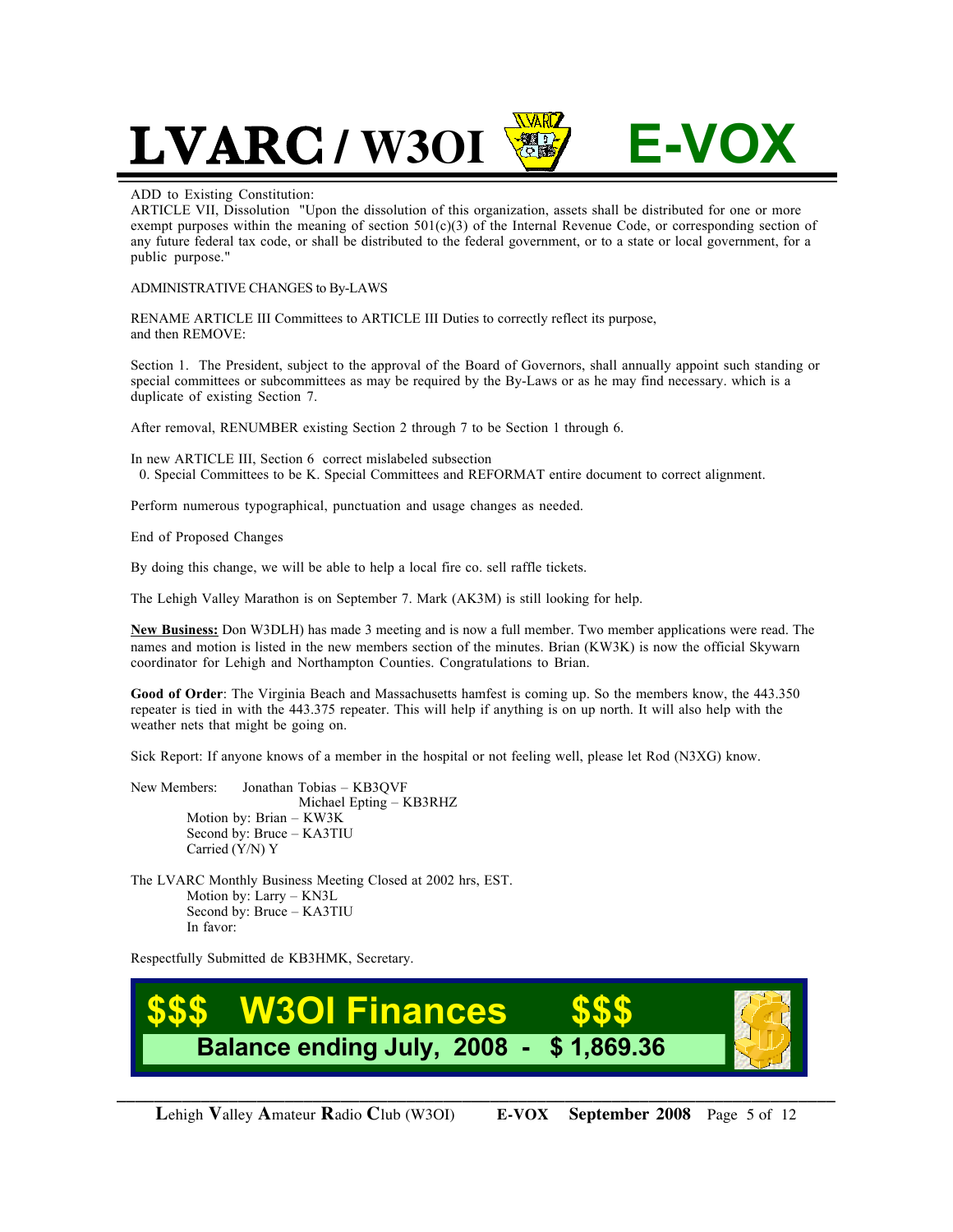# **This Month In Ham Radio**

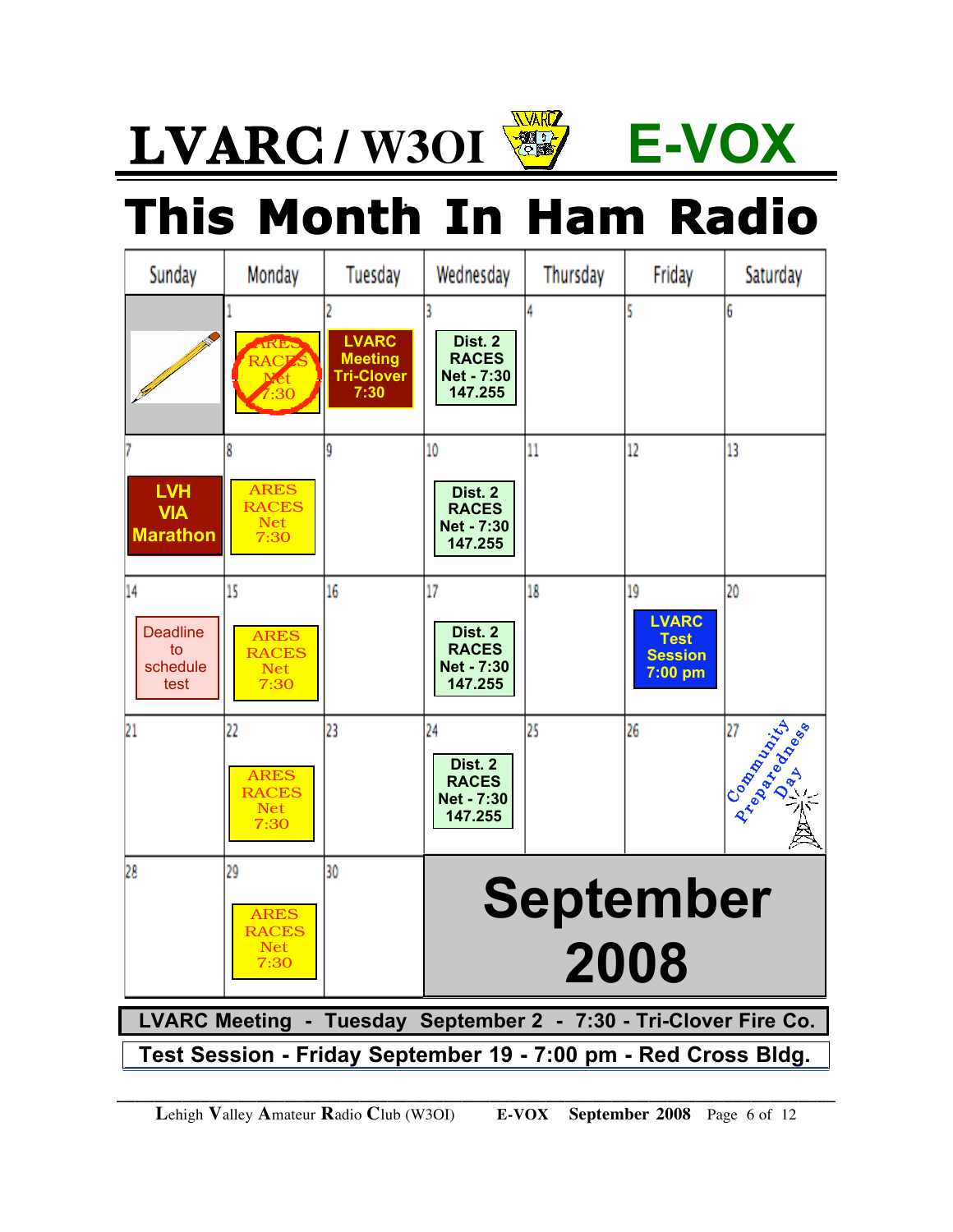

## LVARC Activities/Events **Mark your Calendar PRINT, CLIP and POST**

 **Monday September 1 --- NO LC RACES/ARES Net - Holiday Tuesday September 2 -- LVARC Meeting - 7:30 pm (Tri-Clover Fire Co.)**

 **Sunday September 7 - LVH/VIA Marathon**

 **Monday September 8 --- LC RACES/ ARES Net - 7:30 pm (146.94) Sunday September 14 -- Deadline to Schedule Test Session for this month Monday September 15 --- LC RACES/ARES Net - 7:30 pm (146.94) Friday September 19-- LVARC Test Session (REGISTRATION REQUIRED) Monday September 22 --- LC RACES/ ARES Net - 7:30 pm (146.94) Saturday September 27 --- Community Preparedness Day Monday September 29 --- LC RACES/ ARES Net - 7:30 pm (146.94)**

**There may be additions and deletions to the above dates. Listen to the Monday Night Net, the newsletter and announcements at meetings for changes.**

**REMEMBER: The LVARC offers amateur radio testing.** If you want to obtain your entry level license or if you wish to upgrade, the LVARC can help.

Test sessions are given the 3rd Friday of each month. **REGISTRATION IS REQUIRED!!! Registration must be made no later than the Sunday before the Friday test session.**



**To schedule a test or for more information, contact Mark (AK3M) at AK3M@rcn.com or call 610-865-9183.**

## **REMEMBER: Registration for the monthly test session, must be made NO LATER THAN THE SUNDAY BEFORE THE TEST!**

**Contact Mark (AK3M) at AK3M@rcn.com or call 610-865-9183**

## **IMPORTANT**

**There are new questions for the Extra Class test. These questions are effective as of July 1, 2008. If you plan to take the Extra test, be sure you are studying from the new question pool.**

**\_\_\_\_\_\_\_\_\_\_\_\_\_\_\_\_\_\_\_\_\_\_\_\_\_\_\_\_\_\_\_\_\_\_\_\_\_\_\_\_\_\_\_\_\_\_\_\_\_\_\_\_\_\_\_\_\_\_\_\_\_\_\_\_\_\_\_\_\_\_\_\_\_\_\_\_\_**

**IMPORTANT**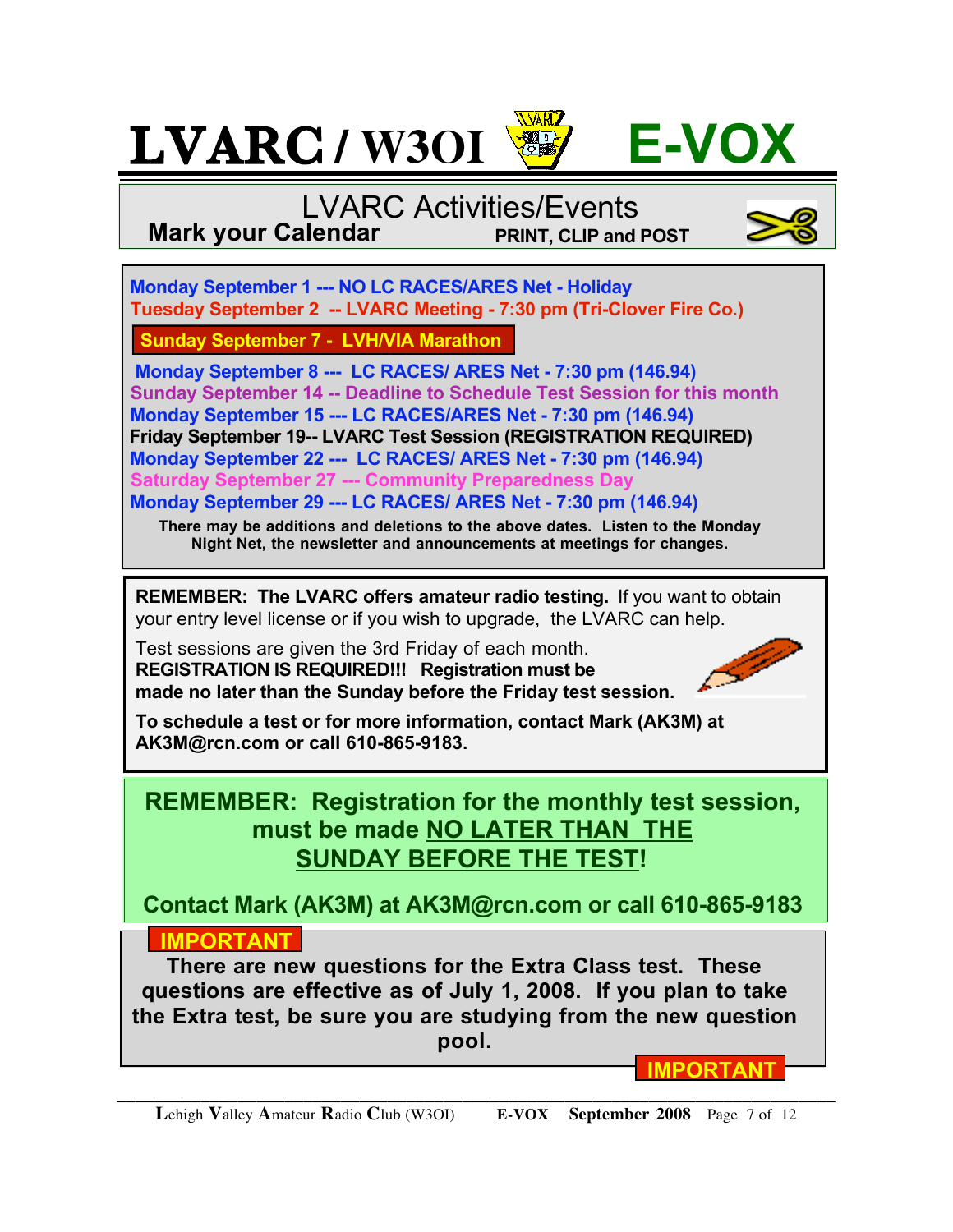





What was Samuel Morse's first message sent and how far was it sent?

(Answer on page 10)



- 
- 
- 23. Classified ads 10. The milkman
- 22 Movie rental stores 19. Second 1.2. Movie rental stores 1.2. Second 1.2. Movie rental stores 1.2. Movie 1.2. Movie rental at the 1.2. Movie 1.2. Movie 1.2. Movie 1.2. Movie 1.2. Movie 1.2. Movie 1.2. Movie 1.2. Movie 1.
- 21. Dial up internet and the set of the 8. Wild horses
- 20. Phone landlines **7. Personal checks**
- 19. Chesapeake Bay blue crabs 6. Drive in theaters
- 
- 

- 15. The swimming hole 2. Analog TV
- 14. Answering machines 1. The family farm
- 13. Cameras that use film
- 25. Pit toilets 12. Incandescent bulbs
- 24. Yellow pages 11. Stand-alone bowling alleys
	-
	-
	-
	-
	-
- 18. VCRs 6. The set of the set of the set of the Second St. Mumps & measles
- 17. Ash trees 17. Ash trees 17. Ash trees 17. Ash trees 17. Ash trees 17. Ash trees 17. Ash trees 17. Ash trees
- **16. Ham radio** 3. News magazines & TV news
	-
	-

source:

http://www.walletpop.com/specials/top-25-things-vanishing-from-america

**\_\_\_\_\_\_\_\_\_\_\_\_\_\_\_\_\_\_\_\_\_\_\_\_\_\_\_\_\_\_\_\_\_\_\_\_\_\_\_\_\_\_\_\_\_\_\_\_\_\_\_\_\_\_\_\_\_\_\_\_\_\_\_\_\_\_\_\_\_\_\_\_\_\_\_\_\_**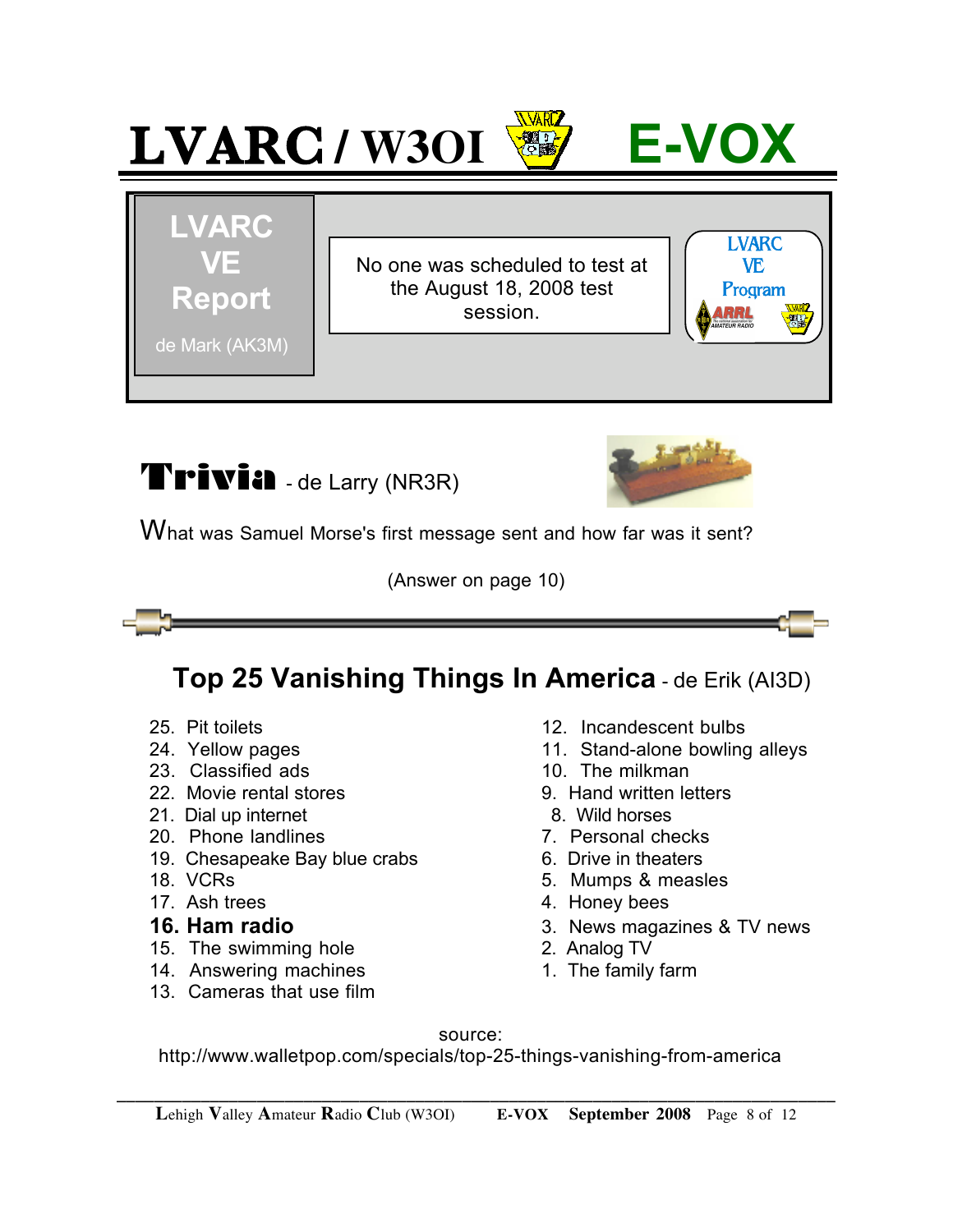

## **Caribbean Cruise and ARES?**

In January, 2008, my sister-in-law called and asked if my wife and I would like to accompany her family on a cruise in July, 2008. Mrs. AK3M and I immediately accepted. Remember, it was cold in the Lehigh Valley in January and the thought of visiting a few Eastern Caribbean islands was too tempting to ignore.

This was not our first cruise but it was a different ship and different line from which we were accustomed. That could only mean one thing. I had to investigate and gather information about our destinations and the ship itself. Since the cruise was not until July [2008], I gathered much information and put it together in a format suitable for reading during the next seven months. Well, the cruise has come and gone and as you would guess, we all had a wonderful time! Memories, pictures and souvenirs are all that remain. Not only the cruise and destinations were great, but the *preparation*, *anticipation* and *journey* were also a big part of the trip.

What does this have to do with amateur radio and ARES? It occurred to me that the cruise was much like an ARES event. When we know that we are called upon to volunteer for an event, the *preparation* and *anticipation* are factors we encounter but don't always appreciate. This is part of the journey to the event itself. We list the equipment we will need and check its operational status. We plan other items we will need for our own comfort (ie. sunglasses, water, spare batteries and radios etc.). *Its not only the actual event which is important but also the journey preceding the event.* After the event is over, we have the experience on which to reflect. We remember our performance and both evaluate personally as well as participate in a formal critique. We adjust our behavior in hope that future events will be performed with renewed interest and improved performance.

When an event is scheduled and you volunteer to help, do not look at your participation as simply the accomplishment of the event but *remember to include and enjoy the journey leading to the event*.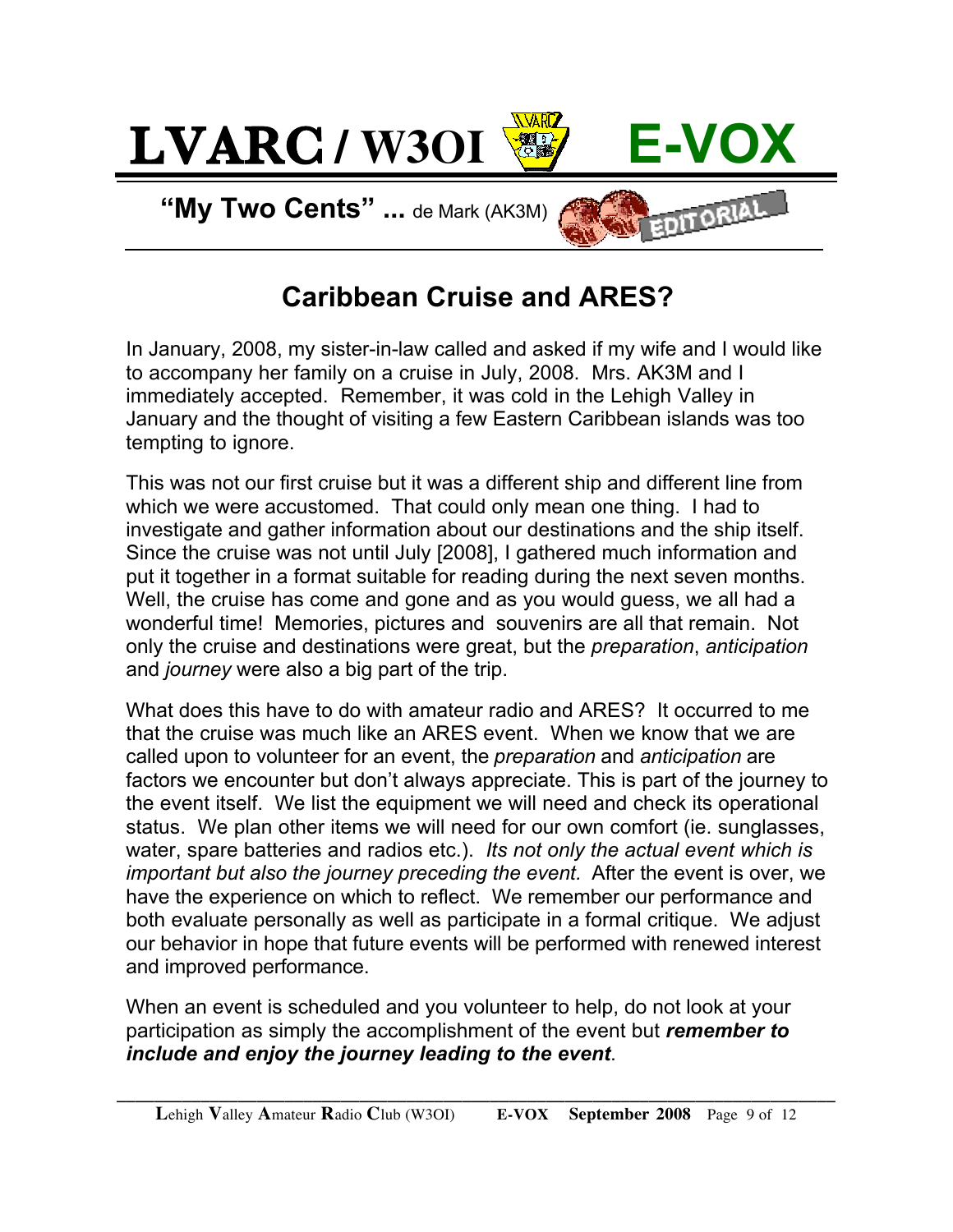



### **Upcoming LVARC Events**

#### **September**

**\* LVH - VIA Marathon** (September 7)

#### **\* Community Preparedness Day** (September 27)

**October \* SET**

(October 4-5)

### **Chinese Olympic Special Event Stations On the Air** (Aug 8, 2008)

-- Special Event stations for the 2008 Beijing Olympic Games began operating on May 18 and are scheduled to continue through September 17. Five special calls, representing the five rings of the Olympic flag, are on the air: BT1OB, BT1OJ, BT1OH, BT1OY and BT1ON.

Source: ARRL Website -http://www.arrl.org/



# **Trivia answer**

(see page 8)

*What was Samuel Morse's first message sent and how far was it sent?*

**"What Hath God Wrought ?" and it was sent over wire 3 miles.**

## **Help Needed** de Mark (AK3M)



The Lehigh Valley Hospital and Via of the Lehigh Valley are again holding their Marathon on **September 7**, 2008. **Numerous** operators will be needed as this is a 26 mile course. **Don't wait until the day before the event to volunteer your communications expertise!** 

Mark your calendar and if you can find a few hours to help, contact Mark (AK3M) at AK3M@rcn.com. *Your help is ESSENTIAL !*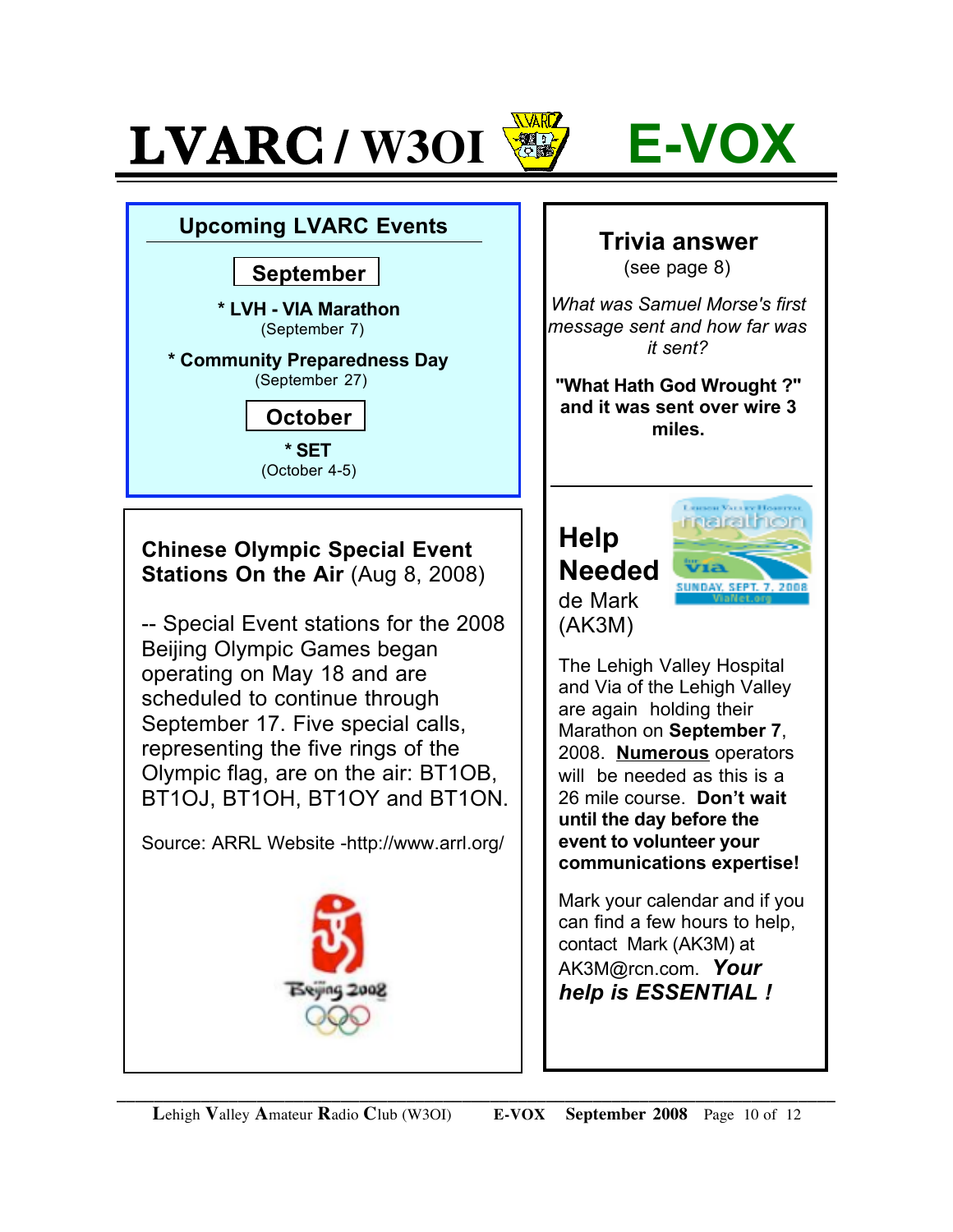

**VHF Operating Tips from the B.E.A.R.S. Link System Website** 

(http://w3bxw.com/operating.html)

- 1. Don't say, "The personal here is... " (use your name).
- 2 . Don't say, "Thanks for the comeback" (use "thanks for the call/answer").
- 3 . Don't say, "I've destinated" (use "I've arrived").
- 4 . Don't say, "I'm on the side" (use "I'll be listening").
- 5 . Don't repeatedly say "I hear that" or ""roger that" or "QSL" in response to every transmission/comment.
- 6. Don't say your, or the other person's, call sign every transmission (only your call is required once every 10 minutes).
- 7. Don't just kerchunk the repeater without saying your call (at least on the second kerchunk).
- 8. Don't shout into your microphone.
- 9. Don't give one-word answers or comments.
- 10. Don't say "listening" 10 times in 30 seconds.
- 11. Don't break in on an ongoing conversation unless you know who all is in it, and you have something meaningful to contribute.
- 12. When in a QSO with more than two people involved, if you don't have something meaningful to contribute, rather than mumble and pause and scratch your head while trying to think of something to say, simply pass it on to the next person.
- 13. When in a QSO with more than two people involved, turn it over to someone by name ("go ahead Jim").
- 14. When you sign clear, turn it over to someone by name or call (don't just sign clear because no one knows who should pick up).
- 15. Use a mike hanger in your vehicle to avoid sitting on the microphone and inadvertently keying up the system with people all over listening to your conversation, and if your radio has a time out timer please program it, 60 to 90 seconds is the norm.
- 16. "Q" signals were meant for CW transmissions, not voice. If you can't carry on a conversation without every other word being "QSL" then move your conversation to another repeater or simplex frequency. This isn't 11 meters, you won't impress anyone with your knowledge of a few "Q" signals. If you can't abide, then "QSY" !!

Have an article, diagram or an opinion you would like to share with the LVARC members in the newsletter? Send it to Mark (AK3M). You can submit VOX material in any form. Send it via email (AK3M@rcn.com) or US mail (5508 Hale Ave - Bethlehem, PA 18017). You can send pictures, diagrams or text. **The newsletter needs YOUR material to continue!**